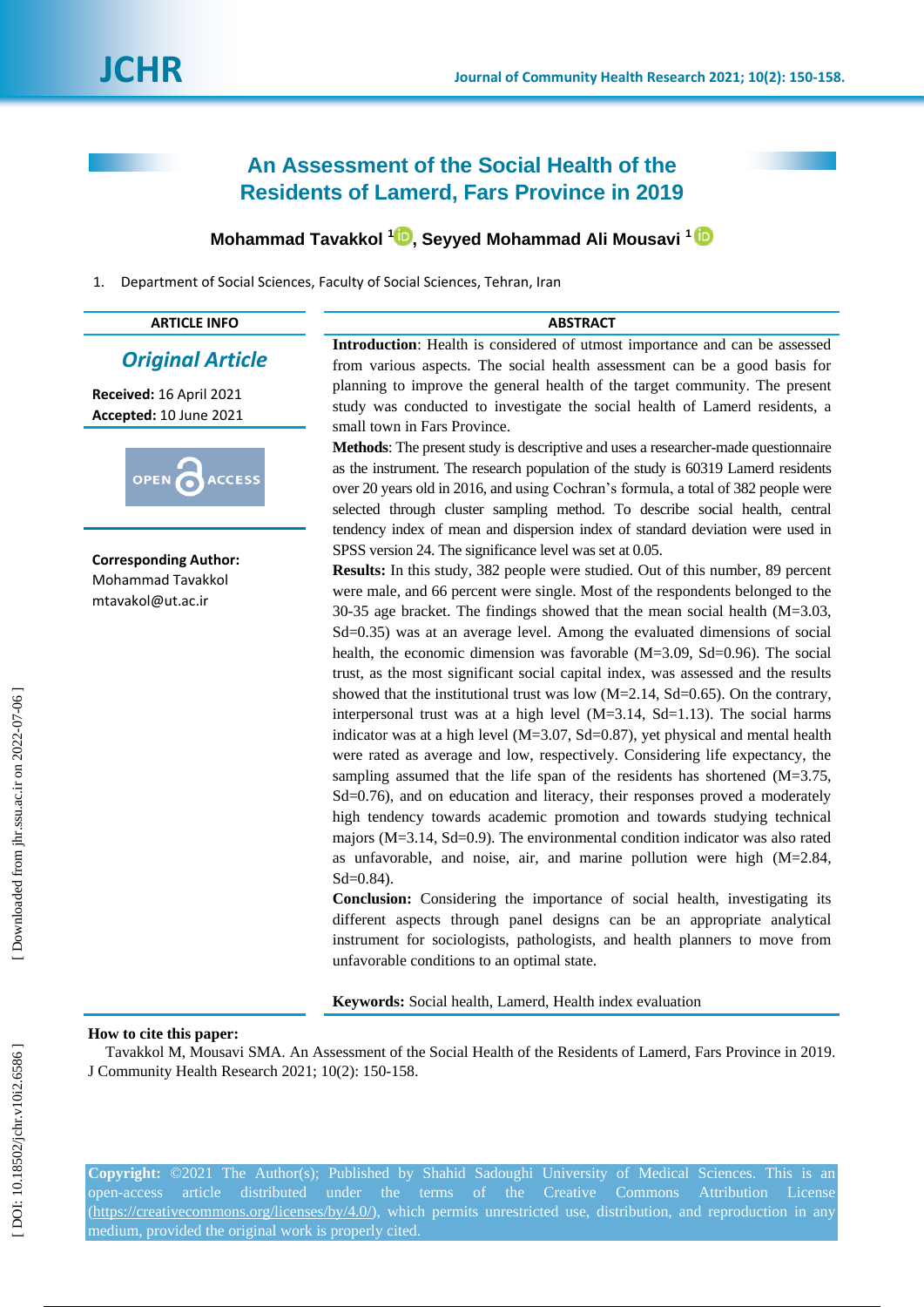## **Introduction**

The residents of the southern cities of Iran were among the first people who confronted the manifestations rnity . The changes occasioned by modernity entering these regions and establishing the industrial and developmental projects have led to changes in the residents' lifestyles . These changes have had many positive and negative consequences, and have influenced the residents' health. Traditionally, there have been two general approaches toward health and its definition . One is a disease -centered approach, which focuses on the presence and absence of illness in the physical and mental categories ( 1). From this perspective, health is a condition in which there are no illness symptoms in the person , and it is the ultimate goal of medical intervention s . In this viewpoint, the role of environmental, social, and psychological determinant factors is usually ignored ( 2). The other approach, the health oriented one, define s health as a state of high well being . According to health theory, a healthy person is assumed to have excellent degrees of health indices . Davani et al. believe that true health is getting strong and capable, along with having a good life ( 3). The social dimension of health has been, especially recently, considered strongly alongside physical and mental health dimensions. Rafiey describes social health as wholesome social conditions and a community with social health as a society blessed with favorable conditions for people"s well -being ( 4).

Various definitions of social health have appeared that are adopted depending on the type and nature of the research. The definition used in this study, however, is the one proposed by Tavakol. Tavakol states that social health offers a summing up of the social conditions of society and is evaluated as per the relationship between the individual and others and society. This index can be a n appropriate analytical tool for applied sociologists, social pathologists, and development strategists (5).

A reduction in social health will cause problems and abnormalities. Under such conditions, social and cultural injuries, insecurity, and mistrust increase, and at the same time, social capital decreases . Economic and livelihood problems increase, and the environment gets damaged. These consequences will eventually destroy societies.

Lamerd is a small city in Fars Province and is located near Asaluyeh in Bushehr Province and Bandar Parsian in Hormoz egan Province (6) . Regarding the present study, this city is located in the southernmost part of Fars Province. Due to its proximity to the Persian Gulf, it has been the focus of some planning and policymaking in the country and aimed to establish heavy and high -tech industries. Among the oil and gas industries of the country, Parsian Gas Refinery and its feeding gas fields, that is, Tabanak, Veravi, Homa, Shanol, and giant energy industries and the large south aluminum factory, Salco, are located in this region (7) . These giant industries have brought changes in the residents' lives, including economic and environmental changes and alterations in population structure.

Considering the health conditions of the society in terms of economic, social, sanitary , demographic, educational, environmental, and social health parameters as various dimensions of social health in the context of a sparsely populated and partly traditional society such as Lamerd seems to be necessary . This study aim s to evaluate the dimensions and components of social health in the form of the social health table of Lamerd residents .

## **Method s**

The current study adopts a descriptive survey method , and in terms of purpose, it is applied research . The research population of the current study is 60319 residents of Lamerd city over 20 years of age in 2016 . Using Cochran "s formula, the sample size for this study was determined approximately 382 individuals:

 $N =$  population size.

 $Z = 1.96$ , with a confidence level of 95%.

 $d = 0/5$ , standard deviation.

 $p,q = 0.5$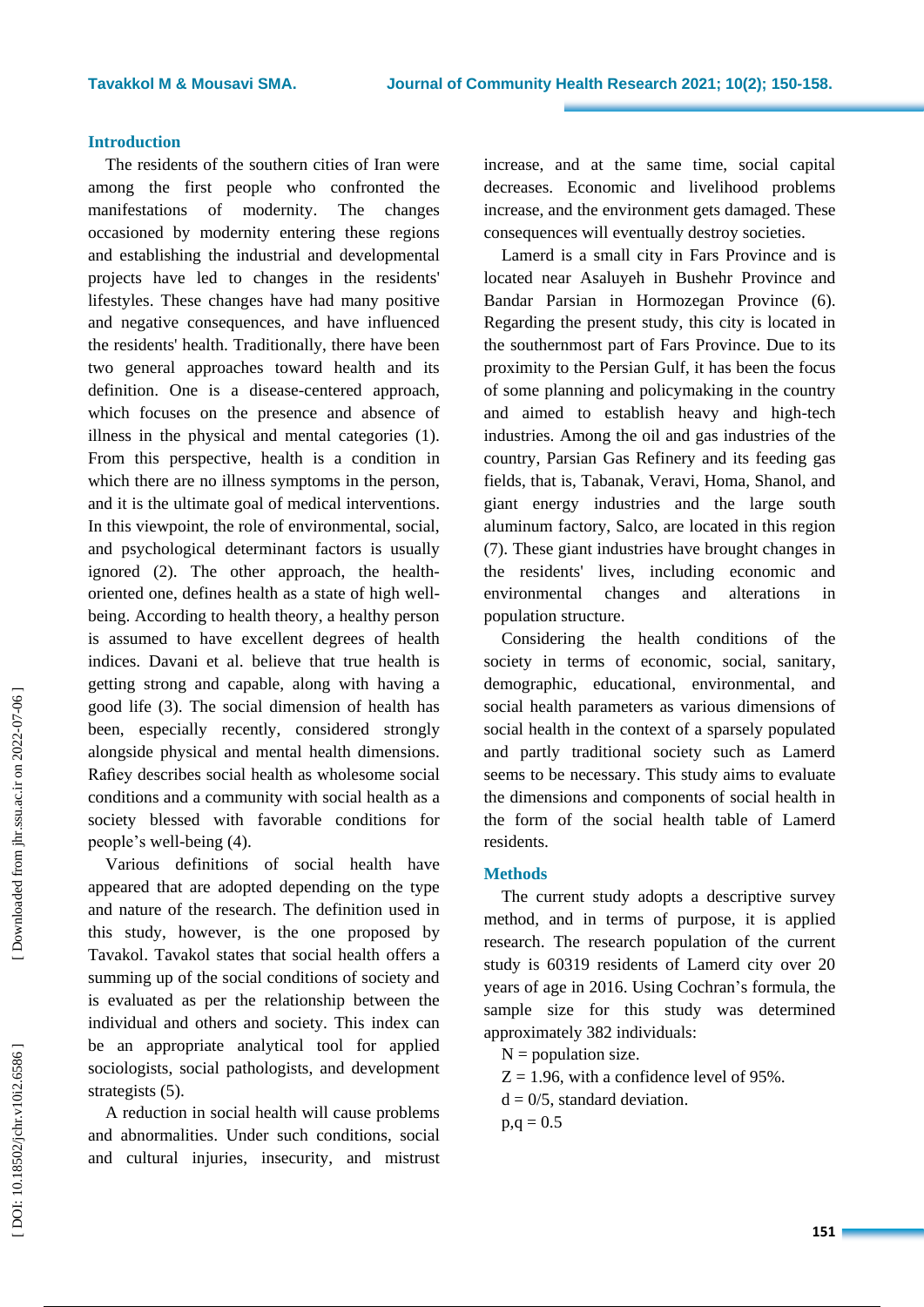#### **An Assessment of the Social Health …**

| $NZ^2pq$                                             |               |
|------------------------------------------------------|---------------|
| n:<br>$Nd^2 + Z^2pq$                                 |               |
| $60319 \times (1.96)^2 \times (0.5)(0.5)$            | $\approx$ 382 |
| $60319 \times (0.05)^2 + (1.96)^2 \times (0.5)(0.5)$ |               |

according to the quota percentage of each county . Secondly, the final sample was formed based on a fixed process of random sampling for each county. The researcher-made questionnaire included demographic information and was there to assess the social health dimensions.

| Table 1. Dimensions, components, and indicators of social health (dependent variable) |  |  |
|---------------------------------------------------------------------------------------|--|--|
|---------------------------------------------------------------------------------------|--|--|

| $n = \frac{1}{Nd^2 + Z^2pq}$ |                                                                                                                   |                                                                                                    |                                                                                                                                                    |                                                                                                           |  |  |  |
|------------------------------|-------------------------------------------------------------------------------------------------------------------|----------------------------------------------------------------------------------------------------|----------------------------------------------------------------------------------------------------------------------------------------------------|-----------------------------------------------------------------------------------------------------------|--|--|--|
|                              |                                                                                                                   |                                                                                                    | Secondly, the final sample was formed based on<br>fixed process of random sampling for each county<br>The researcher-made questionnaire<br>include |                                                                                                           |  |  |  |
|                              | $=\frac{60319 \times (1.96)^2 \times (0.5)(0.5)}{60319 \times (0.05)^2 + (1.96)^2 \times (0.5)(0.5)} \approx 382$ |                                                                                                    |                                                                                                                                                    |                                                                                                           |  |  |  |
|                              |                                                                                                                   |                                                                                                    |                                                                                                                                                    | demographic information and was there to asses                                                            |  |  |  |
|                              |                                                                                                                   | The data collection method implemented in this                                                     |                                                                                                                                                    | the social health dimensions.                                                                             |  |  |  |
|                              |                                                                                                                   | study was the survey, and the questionnaire,                                                       |                                                                                                                                                    | In this study, social health has been evaluated i                                                         |  |  |  |
|                              |                                                                                                                   | designed and prepared by the researchers, was used                                                 |                                                                                                                                                    | seven dimensions: welfare, economy, social statu                                                          |  |  |  |
|                              |                                                                                                                   | for the same purpose. Moreover, the sampling                                                       |                                                                                                                                                    | social harms, health (physical and mental                                                                 |  |  |  |
|                              |                                                                                                                   | techniques of the present study, firstly, was                                                      |                                                                                                                                                    | population, education, and the environment (5                                                             |  |  |  |
|                              |                                                                                                                   | cluster sampling identified based on three counties                                                |                                                                                                                                                    | The components and indicators related to ever                                                             |  |  |  |
|                              |                                                                                                                   | of the city (Central County, Ashkanan County,                                                      |                                                                                                                                                    | dimension<br>of social health<br>are<br>stated :                                                          |  |  |  |
|                              |                                                                                                                   | Alamarvdasht County), and selecting a sample                                                       | Table 1.                                                                                                                                           |                                                                                                           |  |  |  |
|                              |                                                                                                                   |                                                                                                    |                                                                                                                                                    | Table 1. Dimensions, components, and indicators of social health (dependent variable)                     |  |  |  |
| Concept                      | <b>Dimension</b>                                                                                                  | Component                                                                                          |                                                                                                                                                    | <b>Indicator</b>                                                                                          |  |  |  |
|                              |                                                                                                                   | Employment                                                                                         |                                                                                                                                                    | Job creation                                                                                              |  |  |  |
|                              | Economic and                                                                                                      | Price rise                                                                                         |                                                                                                                                                    | Changes in land and estate prices, Changes in<br>fares and rentals                                        |  |  |  |
|                              | welfare                                                                                                           | Income                                                                                             |                                                                                                                                                    | Taking two jobs, Local business boom                                                                      |  |  |  |
|                              | Social                                                                                                            | Social capital; trust                                                                              |                                                                                                                                                    | Interpersonal trust (family and acquaintances)<br>Institutional trust (organizations and<br>institutions) |  |  |  |
|                              | Social harms                                                                                                      | Mortal social harms (suicide,<br>addiction, and murder), a feeling<br>of inequality and insecurity |                                                                                                                                                    | An increase or reduction of such harms                                                                    |  |  |  |
| Social health                |                                                                                                                   | Physical                                                                                           |                                                                                                                                                    | An increase or reduction of physical diseases,<br>such as cancer                                          |  |  |  |
|                              | Health                                                                                                            |                                                                                                    |                                                                                                                                                    | An increase or reduction of mental illnesses,                                                             |  |  |  |
|                              |                                                                                                                   | Mental                                                                                             |                                                                                                                                                    | such as anxiety and depression                                                                            |  |  |  |
|                              | Population                                                                                                        | Life expectancy<br>Continuing education                                                            |                                                                                                                                                    | Life span<br>Impact on graduates' education                                                               |  |  |  |
|                              | Educational                                                                                                       | Leading individuals towards<br>specific fields of study                                            |                                                                                                                                                    | Learning technical skills and industry-specific<br>skills                                                 |  |  |  |
|                              |                                                                                                                   | Ecosystem health                                                                                   |                                                                                                                                                    | The impacts of noise, air, water, and soil<br>contaminations                                              |  |  |  |
|                              | The environment                                                                                                   | Natural resources                                                                                  |                                                                                                                                                    | A change in the quality of farming and food<br>products                                                   |  |  |  |
|                              |                                                                                                                   | To determine the validity of the questionnaire                                                     |                                                                                                                                                    | the accuracy of the measuring instrument. It is the                                                       |  |  |  |
|                              |                                                                                                                   | designed for this study, a logical or face validity                                                |                                                                                                                                                    | degree to which the research method produce                                                               |  |  |  |
|                              |                                                                                                                   | form was applied to the present research. Aiming                                                   |                                                                                                                                                    | stable and consistent results. Cronbach's alpha                                                           |  |  |  |
|                              |                                                                                                                   | to conduct the face validity of the study, university                                              |                                                                                                                                                    | which is a measure of internal consistency, was                                                           |  |  |  |
|                              |                                                                                                                   | professors and some senior doctoral students were                                                  |                                                                                                                                                    | used to evaluate the reliability of the research. Th                                                      |  |  |  |
|                              |                                                                                                                   | consulted, and their expert opinions were obtained.                                                |                                                                                                                                                    | theoretical value of alpha varies from 0 to 1, sinc                                                       |  |  |  |
|                              |                                                                                                                   | Finally, after reviewing and amending the original                                                 |                                                                                                                                                    | it is the ratio of two variances, and the variance i                                                      |  |  |  |
|                              |                                                                                                                   | draft, the final questionnaire was designed, and the                                               |                                                                                                                                                    | the denominator is always at least as large as the                                                        |  |  |  |
|                              |                                                                                                                   | data was collected. Moreover, reliability evaluates                                                |                                                                                                                                                    | variance in the numerator.                                                                                |  |  |  |
|                              |                                                                                                                   |                                                                                                    |                                                                                                                                                    |                                                                                                           |  |  |  |
|                              |                                                                                                                   |                                                                                                    |                                                                                                                                                    |                                                                                                           |  |  |  |
| 152                          |                                                                                                                   |                                                                                                    |                                                                                                                                                    |                                                                                                           |  |  |  |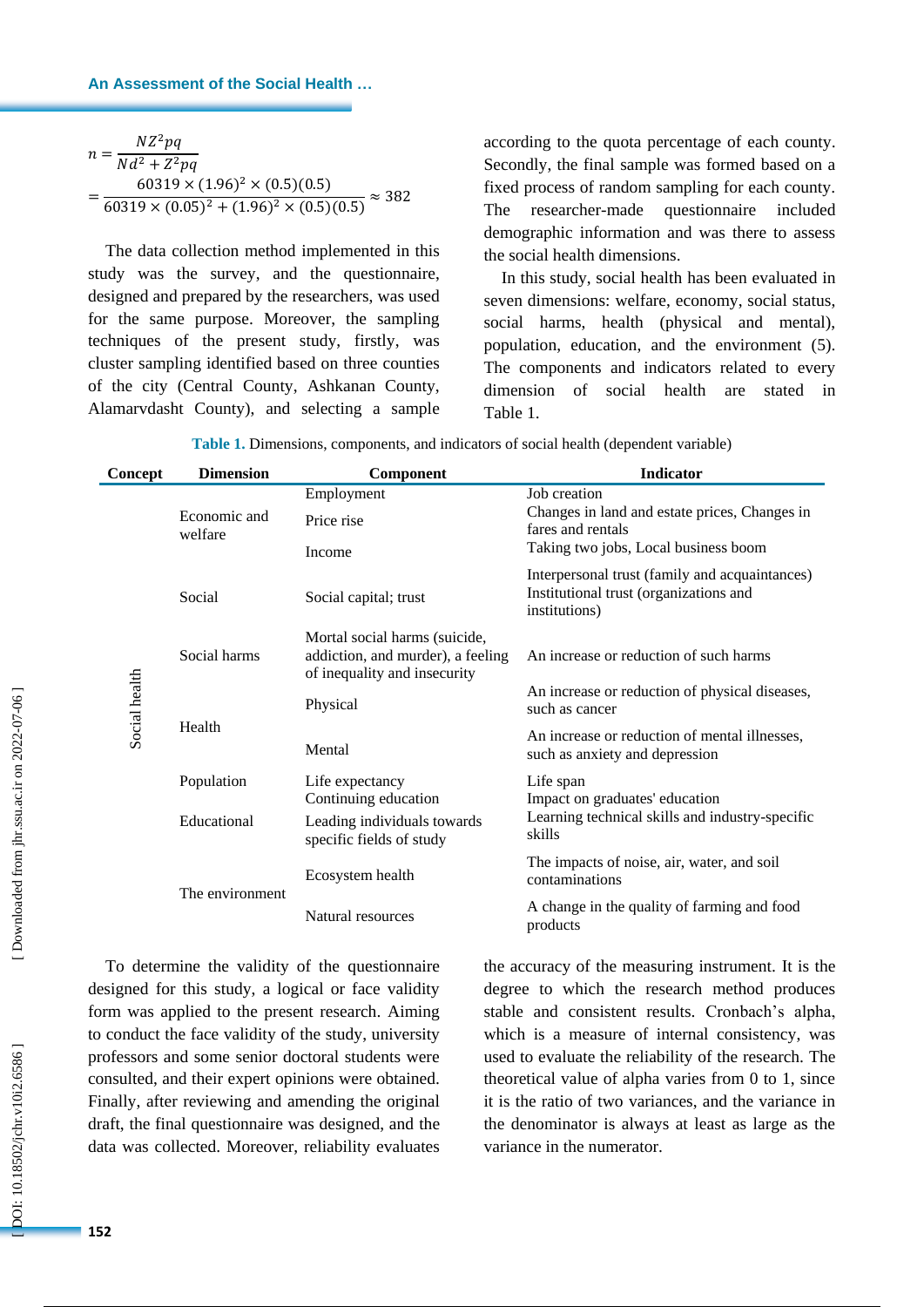## **Tavakkol M & Mousavi SMA**

Nevertheless, based on the estimation mechanism used, alpha estimations can get any value less than or equal to 1, even negative values, even though only positive values are logical

(Ritter) . Higher values of alpha are more favorable . Table 2 shows that the value of Cronbach's alpha coefficients for social health questions is estimated at 78%.

|  |  |  |  | Table 2. Research variable reliability coefficient |
|--|--|--|--|----------------------------------------------------|
|--|--|--|--|----------------------------------------------------|

| Variable               | Variable type | <b>Number of questions</b> | <b>Reliability coefficient</b> |
|------------------------|---------------|----------------------------|--------------------------------|
| Social health          | Indicator     | 23                         | 0.78                           |
| Economic livelihood    |               | 3                          | 0.77                           |
| Social trust           |               | 4                          | 0.78                           |
| Social injuries        |               | 3                          | 0.75                           |
| Physical/Mental health | Subcomponent  |                            | 0.67                           |
| Population             |               | 3                          | 0.79                           |
| Educational            |               | 4                          | 0.79                           |
| The Environment        |               | 4                          | 0.73                           |

#### **Ethical considerations**

The authors explained the present study's objectives and the processes and gained the oral consent of the respondents, as they were assured about the confidentiality of their information.

## **Statistical Analysis**

This study assessed various aspects of social health, and 23 statements were used in a Likert scale survey questionnaire. The highest score for each statement was 5, and the lowest score was 1. In positive statements, 'strongly agree' responses were scored 5, and 'strongly disagree' were scored 1. To describe social health, central tendency indices, such as mean and standard deviation, were used in SPSS version 24. The significance level was set at 0.05.

#### **Results**

Considering the sampling, about 90% (342) of the respondents were men, and 66% (253) were single. 47% (180 ) of the population believed that they belong to the middle class. More than 51% (196) of respondents were between 30 and 40 years of age , and 43% (167) of them passed junior high school. A brief description of the personal characteristics of the research population is provided in Table 3.

| variable           | levels             | N   | $\frac{0}{0}$ |
|--------------------|--------------------|-----|---------------|
|                    | Male               | 342 | 89.5          |
| Gender             | Female             | 40  | 10.5          |
|                    | Single             | 253 | 66.2          |
| Marital status     | Married            | 129 | 33.8          |
|                    | Upper class        | 43  | 11.3          |
| Social class       | Middle class       | 180 | 47.1          |
|                    | Lower class        | 159 | 41.6          |
|                    | Less than 25       | 53  | 13.9          |
|                    | $25 - 30$          | 67  | 17.5          |
| Age                | $30 - 35$          | 108 | 28.3          |
|                    | $35 - 40$          | 88  | 23            |
|                    | over 40            | 66  | 17.3          |
|                    | Illiterate         | 16  | 4.2           |
|                    | Junior high school | 167 | 43.7          |
| Level of education | Diploma            | 111 | 29.1          |
|                    | <b>Bachelor</b>    | 40  | 10.5          |
|                    | Master             | 48  | 12.6          |

**Table 3.** Individual characteristics of the respondents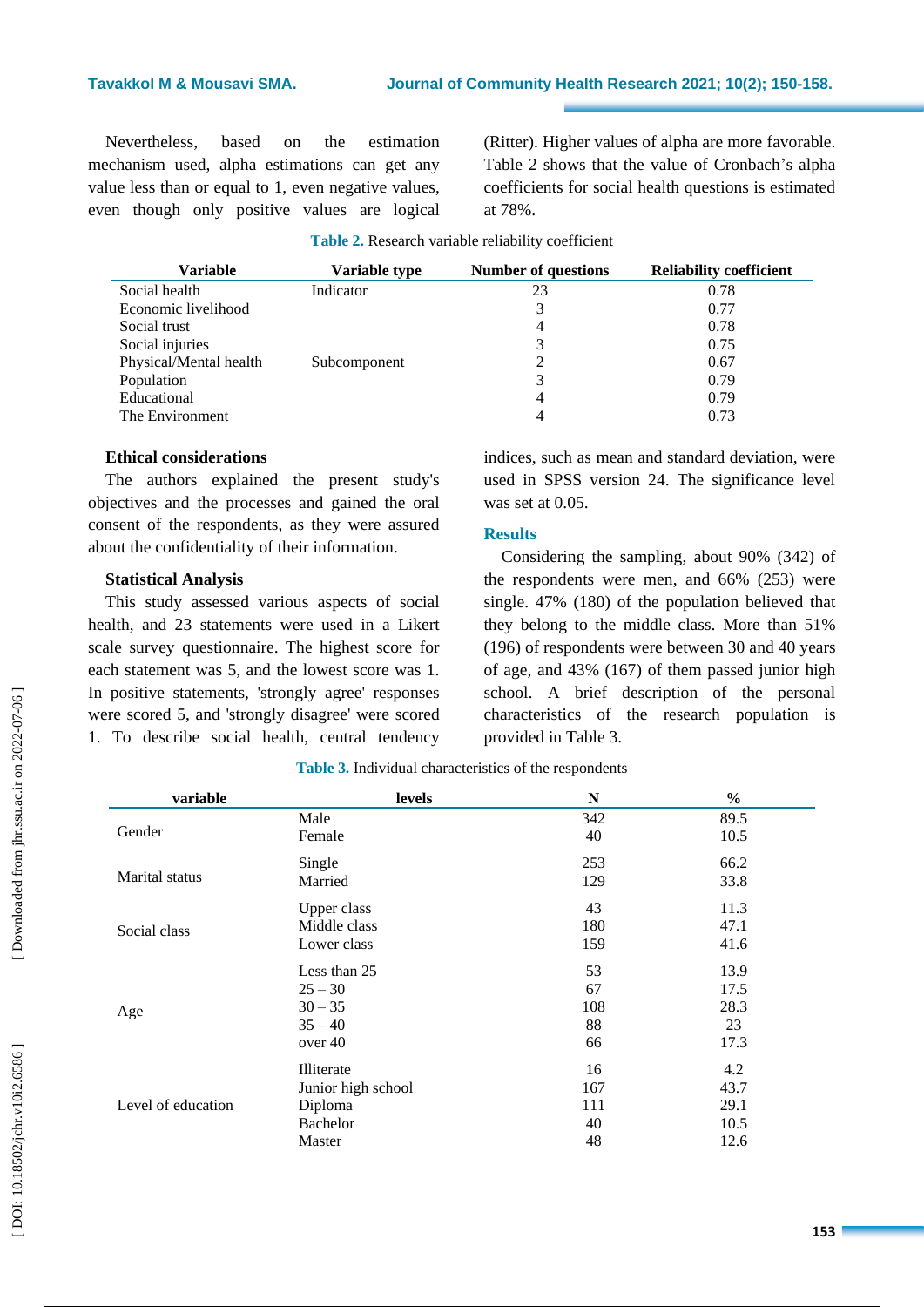#### **An Assessment of the Social Health …**

Descriptive statistics related to the main research variable, namely social health and its welfare, economic and social injuries, physical mental health, demographic, educational, and environmental parameters, are presented in Table 4. Table 4 is a percentage frequency

distribution display of data which is a standard and useful method of expressing the relative frequency of survey responses and other data. It shows the number of responses and their percentage for each aspect of the social dimension .

|  | Table 4. Results of the status of social health dimensions among respondents |  |
|--|------------------------------------------------------------------------------|--|
|  |                                                                              |  |

| <b>Statements</b>                                                                                                                           | <b>Subcom</b><br>ponent   | <b>Very High</b> | <b>High</b>   | <b>Medium</b> | Low           | <b>Very</b><br>Low | Mean | <b>Standard</b><br>deviation |
|---------------------------------------------------------------------------------------------------------------------------------------------|---------------------------|------------------|---------------|---------------|---------------|--------------------|------|------------------------------|
| Directly or indirectly, many job<br>opportunities have been provided<br>to residents after establishing the<br>oil and gas industry in this |                           | 49<br>(12.8)     | 95<br>(24.9)  | 108<br>(28.3) | 99<br>(25.9)  | 31<br>(8.1)        | 3.08 | 1.16                         |
| region.<br>The oil and gas industry has                                                                                                     | Economic-welfare          | 51               | 96            | 95            | 117           | 23                 |      |                              |
| made it possible for residents to<br>have other jobs besides farming.                                                                       |                           | (13.4)           | (25.1)        | (24.9)        | (30.6)        | (0.6)              | 3.09 | 1.15                         |
| The presence of the oil and gas<br>industry<br>promotes<br>local                                                                            |                           | 49               | 96            | 116           | 86            | 35                 | 3.1  | 1.16                         |
| businesses.                                                                                                                                 |                           | (12.8)           | (25.1)        | (30.4)        | (22.5)        | (9.2)              |      |                              |
| Friends, acquaintances                                                                                                                      |                           | 15<br>(13.1)     | 99<br>(25.9)  | 112<br>(29.3) | 97<br>(25.4)  | 24<br>(6.3)        | 3.14 | 1.13                         |
| Neighbors                                                                                                                                   |                           | 49<br>(12.8)     | 93<br>(24.3)  | 99<br>(25.9)  | 111<br>(29.1) | 30<br>(7.9)        | 3.05 | 1.17                         |
| Institutional<br>Trust<br>(Islamic<br>Council, Judicial Officers, Imam<br>Jum'ah, the congressman, and oil<br>and gas authorities)          | Social trust              |                  | 6<br>(1.6)    | 93<br>(24.3)  | 231<br>(60.5) | 52<br>(13.6)       | 2.14 | 0.65                         |
| Family                                                                                                                                      |                           | 50<br>(13.1)     | 96<br>(25.1)  | 100<br>(26.2) | 97<br>(25.4)  | 39<br>(10.2)       | 3.06 | 1.2                          |
| Mortal Social harms (Suicide,<br>Murder, and Addiction)                                                                                     |                           | 42<br>(11)       | 130<br>(34)   | 161<br>(42.1) | 15<br>(3.9)   | 34<br>(8.9)        | 3.39 | 0.93                         |
| The feeling of inequality and loss<br>of individual rights                                                                                  | Social injuries           | 23<br>(0.6)      | 139<br>(36.4) | 77<br>(20.2)  | 49<br>(12.8)  | 94<br>(24.6)       | 2.98 | 1.17                         |
| Feeling insecure due to the<br>presence of addicts, strangers,                                                                              |                           | 11<br>(2.9)      | 119<br>(31.2) | 101<br>(26.4) | 49<br>(12.8)  | 102<br>(26.7)      | 2.85 | 1.09                         |
| and immigrants<br>Some people around informed                                                                                               |                           | 44               | 78            | 92            | 125           | 43                 |      |                              |
| us that they got sick due to the<br>region's repercussions of oil and<br>gas facilities.                                                    | Physical-mental<br>health | (11.5)           | (20.4)        | (24.1)        | (32.7)        | (11.3)             | 3.11 | 1.19                         |
| Neurological and psychological                                                                                                              |                           | 58               | 69            | 68            | 132           | 55                 |      |                              |
| problems<br>(depression)<br>have<br>increased among the locals.                                                                             |                           | (15.2)           | (18.1)        | (17.8)        | (34.6)        | (14.4)             | 3.15 | 1.3                          |
| The life span of residents in the<br>has                                                                                                    |                           | 66               | 165           | 142           | 9             |                    |      |                              |
| region<br>decreased<br>in<br>comparison to that of previous<br>years.                                                                       | Population problems       | (17.3)           | (43.2)        | (37.2)        | (2.4)         |                    | 3.75 | 0.76                         |
| Facility expansion of petroleum                                                                                                             |                           |                  | $20\,$        | 131           | 174           | 57                 |      |                              |
| industries has increased the life<br>span of residents.                                                                                     |                           |                  | (5.2)         | (34.3)        | (45.5)        | (14.9)             | 3.15 | 1.13                         |
| The pollution caused by oil and                                                                                                             |                           | 43               | 47            | 146           | 103           | 43                 |      |                              |
| gas industries has shortened the<br>life span of residents.                                                                                 |                           | (11.3)           | (12.3)        | (38.2)        | (27)          | (11.3)             | 2.3  | 0.78                         |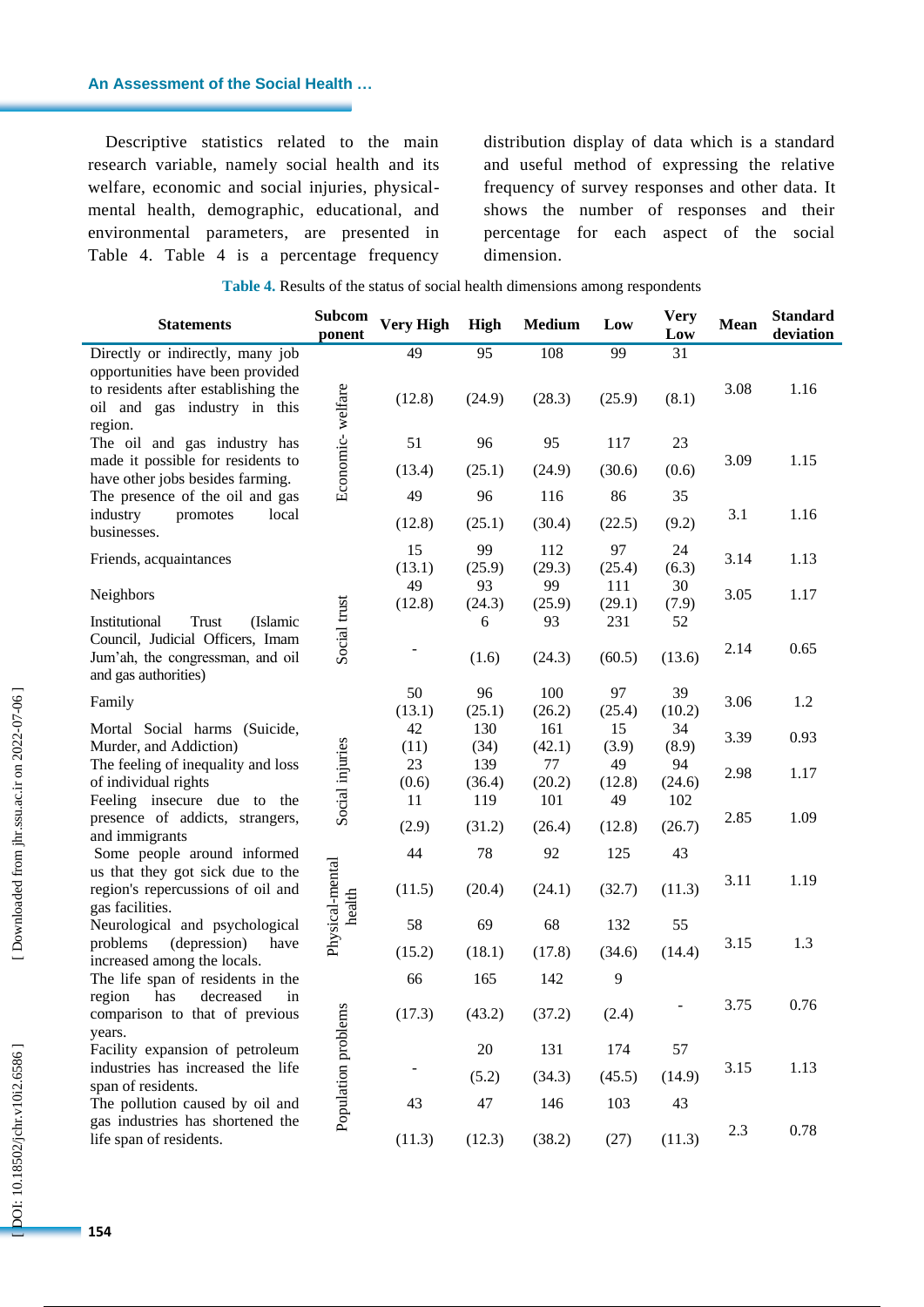| <b>Statements</b>                                                                                                                                    | <b>Subcom</b><br>ponent | <b>Very High</b> | High          | <b>Medium</b> | Low           | <b>Very</b><br>Low | <b>Mean</b> | <b>Standard</b><br>deviation |
|------------------------------------------------------------------------------------------------------------------------------------------------------|-------------------------|------------------|---------------|---------------|---------------|--------------------|-------------|------------------------------|
| the job opportunities<br>Due to                                                                                                                      |                         | 52               | 99            | 109           | 104           | 18                 |             |                              |
| the<br>oil and gas<br>created<br>by<br>industries in the region, locals<br>are interested in continuing their<br>studies,<br>especially<br>the<br>at |                         | (13.6)           | (25.9)        | (28.5)        | (27.2)        | (4.7)              | 3.16        | 1.11                         |
| university.<br>Due to oil and gas refineries and                                                                                                     |                         | 53               | 94            | 99            | 107           | 29                 |             |                              |
| facilities, more people have<br>turned to technical expertise.                                                                                       | Educational             | (13.9)           | (24.6)        | (25.9)        | (28)          | (7.6)              | 3.09        | 1.17                         |
| The necessary<br>motivation<br>to                                                                                                                    |                         | 49               | 108           | 107           | 104           | 14                 |             |                              |
| obtain a higher education has<br>increased.                                                                                                          |                         | (12.8)           | (28.3)        | (28)          | (27.2)        | (3.7)              | 3.19        | 1.09                         |
| Attending<br>professional<br>and                                                                                                                     |                         | 49               | 96            | 132           | 53            | 52                 |             |                              |
| technical courses has increased<br>among the locals.                                                                                                 |                         | (12.8)           | (25.1)        | (34.6)        | (13.9)        | (13.6)             | 3.1         | 1.2                          |
| Noise pollution                                                                                                                                      |                         | 54<br>(14.1)     | 111<br>(29.1) | 119<br>(31.1) | 81<br>(21.2)  | 17<br>(4.5)        | 3.27        | 1.08                         |
| Air pollution                                                                                                                                        |                         | 51<br>(13.4)     | 98<br>(25.7)  | 93<br>(24.3)  | 108<br>(2.3)  | 32<br>(8.4)        | 3.07        | 1.19                         |
| The quality of farm products and<br>crops such as palm                                                                                               | The environment         | 51<br>(13.4)     | 100<br>(26.2) | 97<br>(25.4)  | 113<br>(29.6) | 21<br>(5.5)        | 1.14        | 3.12                         |
| Sea pollution                                                                                                                                        |                         | 52<br>(13.6)     | 108<br>(28.3) | 91<br>(23.8)  | 115<br>(30.1) | 16<br>(4.2)        | 3.17        | 1.13                         |

#### **Discussion**

Several studies have been conducted on assessing the social health of the citizens in each society. Each of those studies assessed one or more dimensions of social health. The present study has evaluated seven dimensions of social health based on Tavakkol"s study (5). Frequency and percentage data, along with each question's average evaluated rating, show that the majority of the answers were rated as medium, high, and very high. Therefore, it can be argued that the respondents hold a moderate view about the status of social health in Lamerd. The findings show that the arithmetic average of the educational dimension (3.14) was higher than that of the other subcomponents, and in all, the social health average (3.03) was at a medium level.

As reported in the frequency and percentage table, the data also show that in the economic welfare dimension, more than 65% of respondents believe that job opportunities have increased, and local businesses have boosted after establishing oil and gas industries in the region . Most respondents rate the assumption as medium and high, indicating a favorable economic and welfare situation in the region. It agrees with the findings of Ogide ( 8),

Miguel et al. ( 9), Saeedinia and Lobatfard (10), Abedifar (11), Tavakol and Nozari (10), Bazrafshan and Mohammadnia (12), and Keshavarz ian (13). Thus, Miguel et al. ( 9) show that industry and factory establishment are strongly associated with increased income, employment, and consumption, indicating the region's positive industrialization.

In the social dimension of the region, the focus has been on social capital and more explicitly on social trust. This dimension was measured at two levels of interpersonal and institutional trust. The results showed that 74% of respondents rated trusting Islamic Council, Judicial Officers, Imam Jum'ah, the congressman, and oil and gas authorities as low or very low, which indicates a lack of institutional trust among the residents of the region. On the other hand, interpersonal trust among respondents, however, was rated as medium or high. It can be easily understood from the medium, high, and very high responses of the sampling to trust in "family, neighbors, and friends." This outcome agrees with the research conducted by Sabrina Habib et al. (14), Ogide (8), Miguel et al. (9), DiPascal and Glaser ( 1 5), Mahdavi and Aziz Mohammadloo (16), Miguel and Kokretti (17),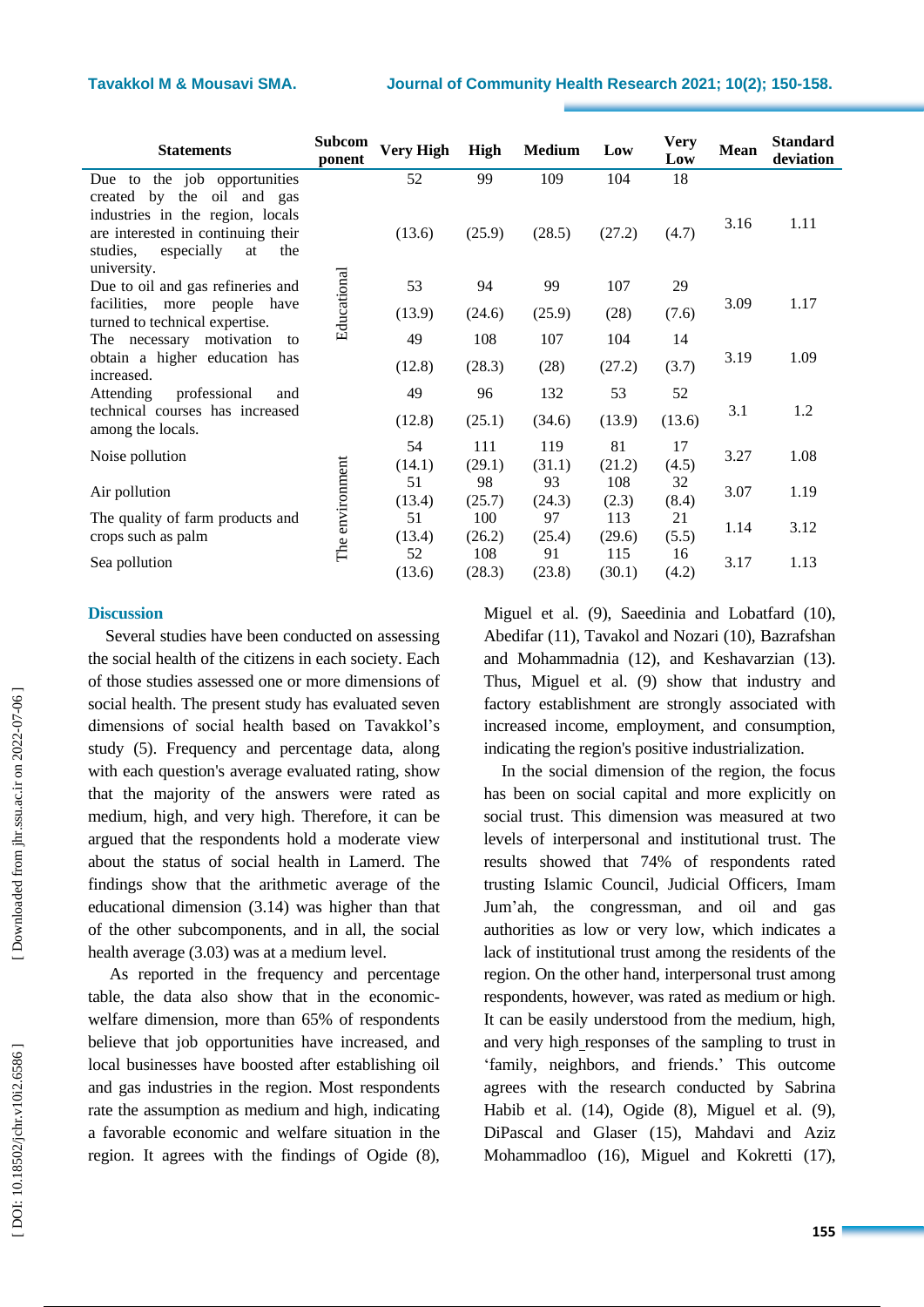Seidlitz & Laska (18), Abedifar (11) and Dehghani  $(19)$ .

The sampling responses on social harms show their undesirable status. The statements such as "mortal and conservative social harms (suicide, addiction, and murder)," "a feeling of inequality and insecurity," and "feeling insecure due to the presence of addicts, aliens, and immigrants", were rated mostly as medium and high. It is in agreement with the findings of Sabrina Habib et al. ( 1 4), Ogide ( 8), Miguel et al. ( 9), Baumuller et al. (20 ) , DiPascal and Glaser ( 1 5), Mahdavi and Aziz Mohammadloo ( 1 6), Miguel and Kokretti ( 1 7), Seidlitz & Laska ( 1 8), Bursik ( 2 1), Abedifar (11), Dehghani (19) and Talebian et al. (22).

In the dimension of physical and mental health, 56% of respondents knew someone around themselves that was sick due to the repercussions of oil and gas facilities in the region. The majority of the respondents rated physical and mental health as medium and high, which bears witness to the negative impacts of industr y on the health of residents in Lamerd. This feature agrees with the findings of Granados ( 2 3), Ramirez et al. ( 2 4), Ogide (8), Gilbert (25), Lyons et al. (26), Campbell et al. ( 2 7), Saeedinia and Loubatfard (10), Mokhtari Malek Abadi and others ( 2 8), Tavakol and Nozari ( 7), Keshavarzian ( 1 3) and Anbari and Malaki ( 2 9). However, the assumption that mental and neurological problems (e.g., depression) had increased among the residents and the natives was rated as low or very low by 50% of the respondents . It indicates that the respondents consider the mental status of the residents of the region desirable.

The statements related to demographic dimensions and specifically life span, such as the statement which says, "the life span of the residents of Lamerd have decreased compared to that in the previous years," show the unfavorable condition of this dimension. More than 87% of respondents rated this statement as medium, high, and very high. Increased facilities resulting from the establishment of the petroleum industry also have not caused the respondents to hold a different view about the life span of the residents .

These findings agree with the views of Granados (23), Ramirez (24), Ogide (8).

The results point out the respondents' interest in pursuing higher education and promoting it in the educational dimension. The respondents also mainly were interested in technical majors due to the presence of newly -established industries in the region. This tendency agrees with the findings of Seidlitz and Laska (18).

The last part of the questionnaire has been allocated to the environment , one of the main facets and dimensions of social health . The respondents mostly rated the noise level , air, and marine pollution as medium, high, and very high, which indicates an undesirable status of this dimension of social health for the respondents. This result is also consistent with the findings of Ramirez ( 2 4), Bin s et al. (30), Saeedinia and Lobatfard (10), Mokhtari Malekabadi et al. ( 2 8), Tavakol and Nozari ( 7), Keshavarzian ( 1 3), and Anbari and Malaki ( 2 9).

Obtaining the data for each social health table component is crucial in survey research on social health. Sadly, most organizations in charge of such data in Lamerd refused to provide the requested data or did not have any data .

## **Conclusion**

Evaluating and measuring social health and its various dimensions in different regions and communities can be a good tool for policymakers and decision -makers to proceed from the current status to the optimal status . This research offers policymakers a panoramic perspective of the region under study to identify the strengths and weaknesses of the region and the problems and injuries of their residents to make proper plans. The effort to improve the social health of the residents of the regions is highly importan t .

#### **Acknowledgement**

The authors sincerely thank those who cooperated in conducting this study. Our special thanks are extended to Dr. Ahmadi, the head of the health organization of Lamerd, who truly collaborated with us in carrying out this research. This paper encapsulates a section of a doctoral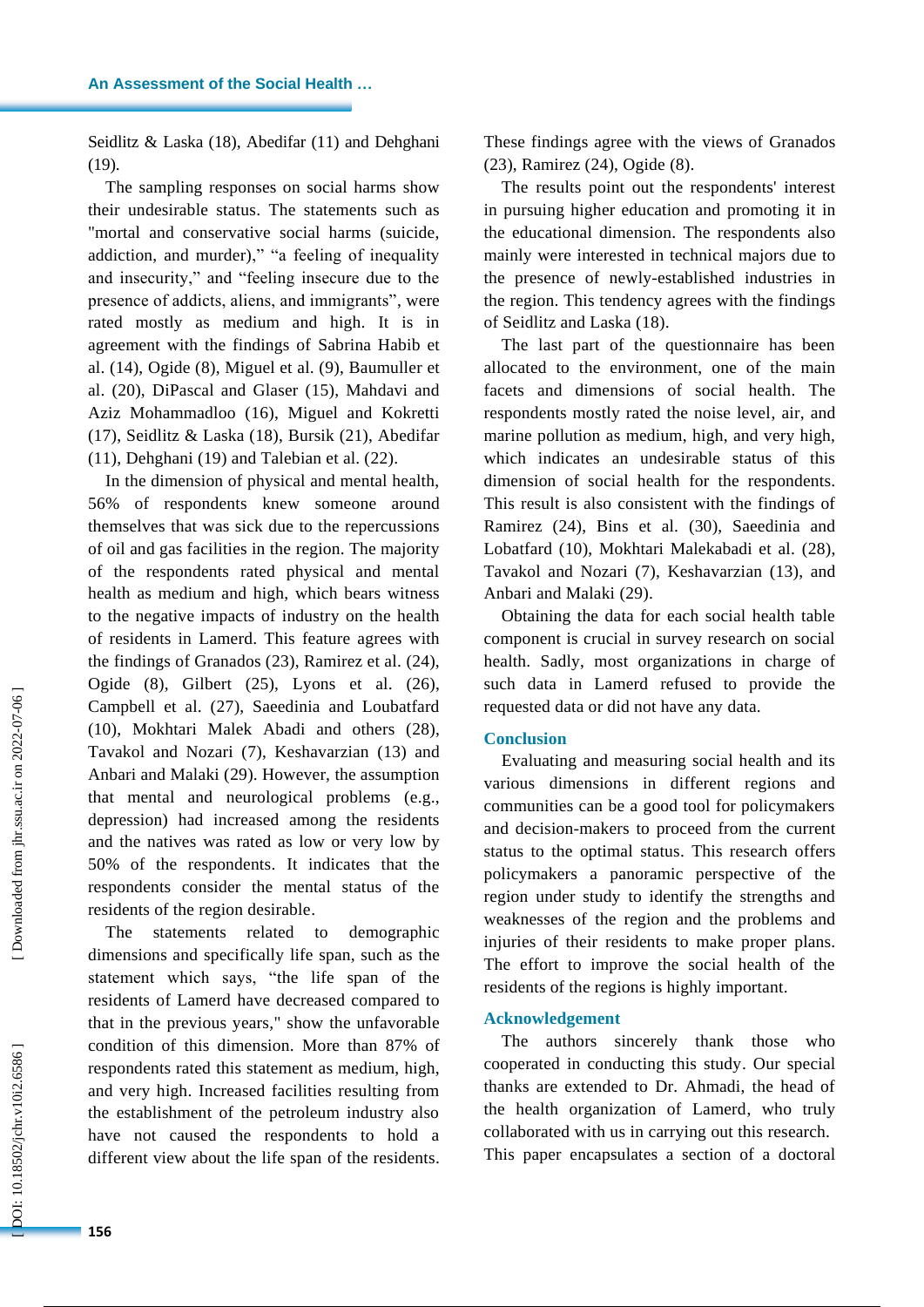dissertation approved and completed in the Social Sciences Faculty of the University of Tehran, with reference code 1427807 .

## **Authors ' contribution**

TM and MM conceived of the present idea, and developed the theoretical framework necessary for the work; MM collected the data, and performed computations. Both authors discussed the results and contributed to the final manuscript.

## **Conflicts of interest**

The authors have no conflict s of interest.

## **References**

- 1.Sharbatiyan MH. The Semantic Components Reflecting the Link Between Social Capital and the Rate Social Health of the Benefit of Students of Payam Noor University, Mashhad. Sociological Studies of Youth (Jame Shenasi Motaleate Javanan). 2011; 2(5): 149 –74. [Persian]
- 2.Sajjadi H, Sadrossadat SJ. Social Health Indices. Political -Economic Magazine. 2004; (207, 208): 244 –53. [Persian]
- 3.Zaki MA, Khoshouei MS. Factors Affecting Social Well -Being of The Residents of the City of Isfahan. Urban Studies. 2013; 3(8): 79 –108. [Persian]
- 4.Amini Rarani M, Mousavi MT, Rafiey H. Correlation of Social Capital with Social Health in Iran. Social Welfare Quarterly. 2011; 11(42): 203 –28. [Persian]
- 5.Tavakol M. Social Health: Dimensions, Components, and Indicators in Iranian and World Studies. Journal of Bioethics. 2015; 4(14): 115 –35. [Persian]
- 6.Mousavi, s. Abdorreza. Climate and archaeology of Lamerd. Lamerd: Irahestan, 2017. [Persian]
- 7.Tavakol M, Nozari H. Analysis of social, economic and environmental Persian gas refinery industry in rural areas (Case Study: Rural Areas of Mohr city of Fars province). Quarterly of Social Studies and Research in Iran. 2013;1(4): 29 –48. [Persian]
- 8.Ojide G. Socio -Economic Effects of Oil and Gas Activities on Ogoniland, Rivers State, Nigeria [Internet] [PhD Thesis]. [University of Nigeria Nsukka]; 2016.
- 9.Miguel E, Gertler P, Levine DI. Does Industrialization Build or Destroy Social Networks? Economic Development and Cultural Change [Internet]. 2006;54(2):287 –318.
- 10. Saeedinia H, Lobatfard A. The Impact of the Emersion of Oil to South Oil: A Case Study of Gachsaran (79 1953 / 57 - 1332). History of Islam and Iran Quarterly. 2016; 26(31): 121 –48. [Persian]
- 11. Abedifar A. An Evaluation of the Social Consequences of Oil and Gas Industry Development in Bushehr Province: A Case Study of Southern Pars [MA Thesis]. [Azad University, Tehran Central Branch]; 2013. [Persian]
- 12. Bazrafshan J, Mohammad Niya T. The Consequences of Creating Special Economic Zones on Rural Economic Development, Case Study: Assaluyeh District of Kangan Township. Geography and Territorial Spatial Arrangement. 2013;3(6):49 –62. [Persian]
- 13. Keshavarzian H. An Evaluation of the Effects of Oil Industry on the Development of Rural Regions of Lavan Island [MA Thesis]. [Isfahan University of Technology]. 2012. [Persian]
- 14. Habib S, Hinojosa MS, Hinojosa R. Societal Implications of Unconventional Oil and Gas Development. Advances in Chemical Pollution, Environmental Management and Protection. 2017; 1: 167 –92.
- 15. Di Pasquale D, Glaeser EL. Incentives and Social Capital: Are Homeowners Better Citizens?. Journal of Urban Economics [Internet]. 1999;45(2):354 –84.
- 16. Mahdavi A, Azizmohammadlou H. The Effects of Industrialization on Social Capital: The Case of Iran. International Journal of Social Economics. 2013; 40(9):777 –96.
- 17. Miguel E, Gugerty MK. Ethnic Diversity, Social Sanctions, and Public Goods in Kenya. Journal of Public Economics. 2005;89(11-12):2325-68.
- 18. Seydlitz R, Laska S. Social and Economic Impacts of Petroleum "Boom and Bust" Cycles. University of New Orleans; 1994. Final Report.
- 19. Dehghani M. An Evaluation of the Social Effects of Shazan Refinery on the Capacity of the Surrounding Local Communities [MA Thesis]. [Allame Tabatabee University]; 2014. [Persian]